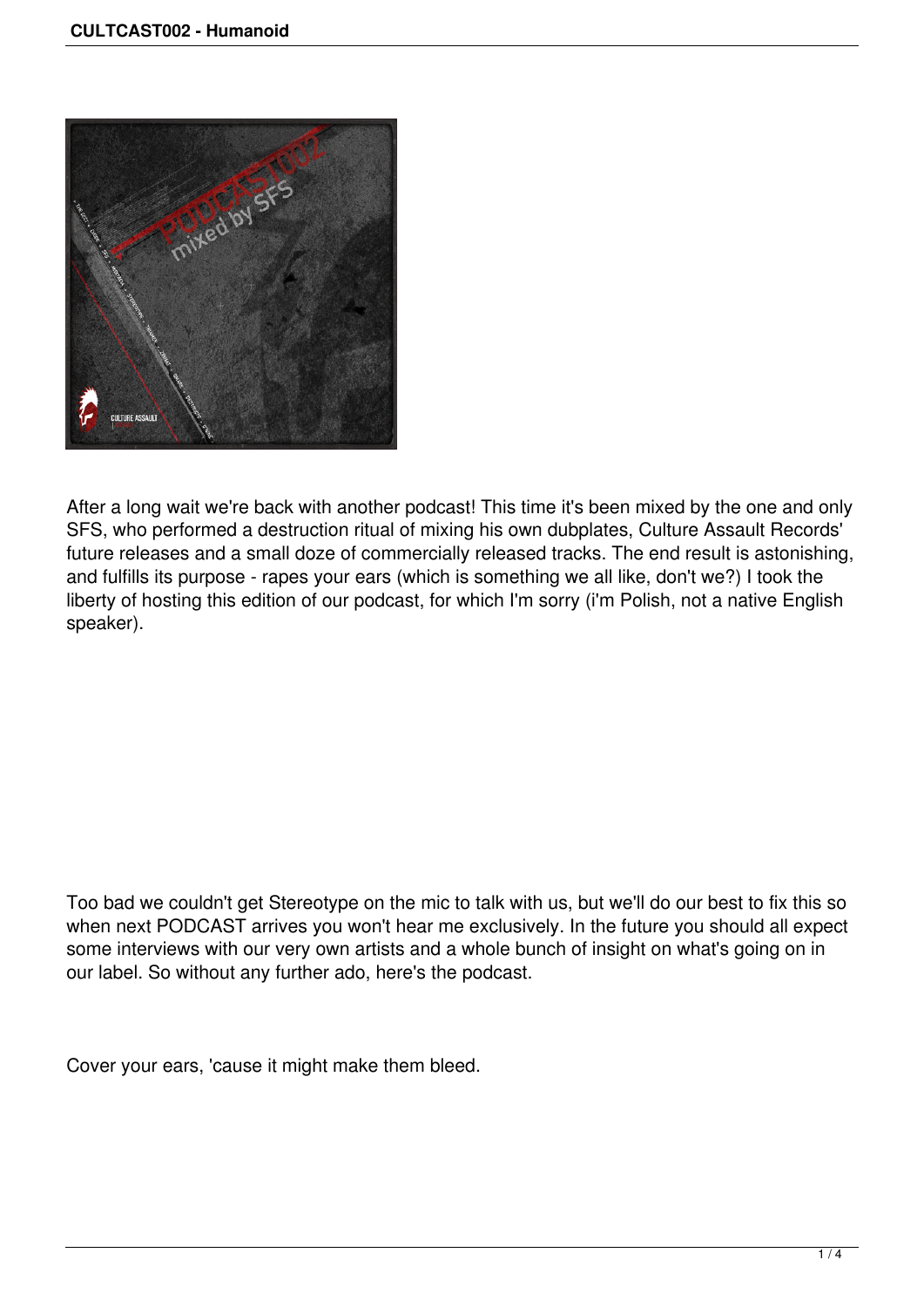**Download CULTPODCAST002 - Humanoid for free** 

**Artist:** Miditacia, Expeigrex

**Title:** Humanoid **Cataloge nr.:** CULTPODCAST002 **Style:** Drum&Bass/Neurofunk **Release Date:** 01-June-2009 **Quality:** 192kbps / 44100Hz / Joint Stereo **Tracks:** 1 ~25 Mb

Tracklist:

- 1. SFS Humanoid [Forthcoming Culture Assault]
- 2. The Sect Mayday
- 3. Diode Storm Kingdom
- 4. Miditacia Power Station [CULTASS003 The Veiled]
- 5. Stereotype Monarchy [Forthcoming Culture Assault]
- 6. O'Nine Malice
- 7. Stereotype & SFS Disco 2000
- 8. High Rankin & Temper D Yank My Crank
- 9. TriaMer Distress Call [Forthcoming Culture Assault]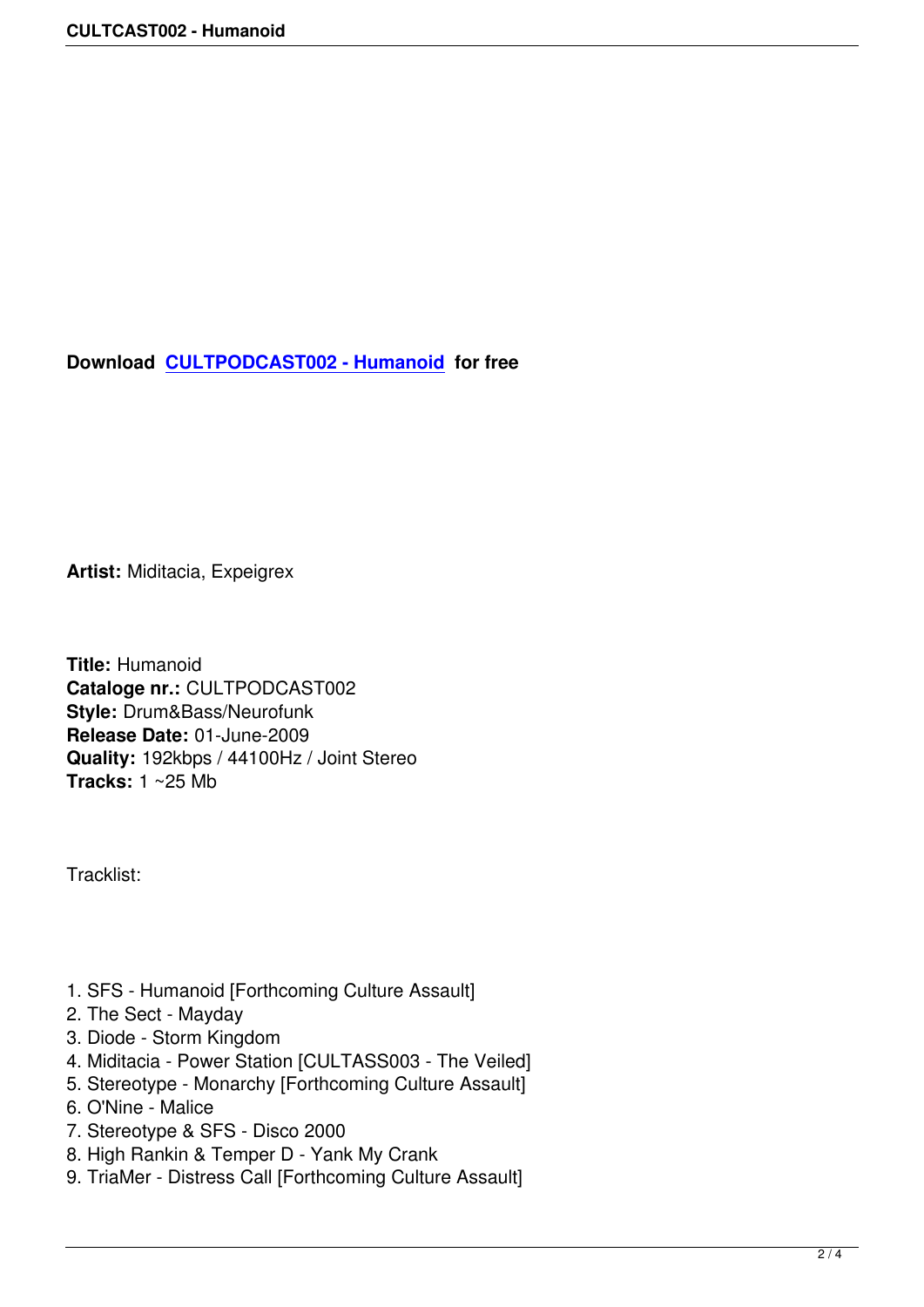- 10. Diode Passcode
- 11. Eiton Ethanol
- 12. SFS & Googah Phobia
- 13. Stereotype Defence [Forthcoming Culture Assault]
- 14. SFS Slurm [Forthcoming Culture Assault]
- 15. Zinnat Continue [Forthcoming Culture Assault]
- 16. SFS Techno Sadist
- 17. Stereotype & SFS Destruction [VIP]
- 18. Qmare Syntetic Brain [Forthcoming Culture Assault]
- 19. SFS & Quaden Fix
- 20. SFS & Destructo Dancecommander

01.

## CULTPODCAST002

-:-

{play}mp3s/podcast002\_cut1.mp3{/play}

02.

## CULTPODCAST002

-:-